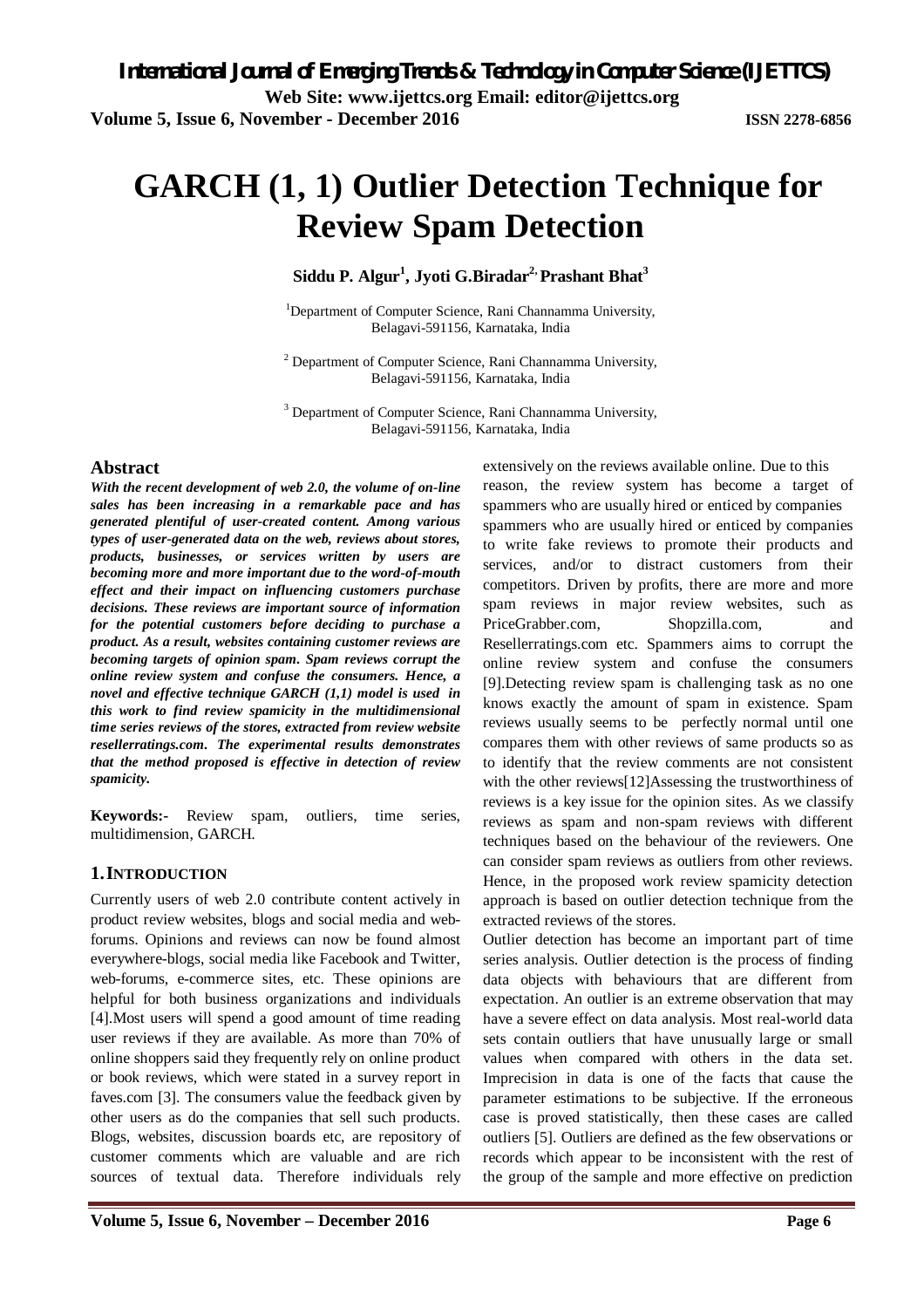values. Outliers can be classified into three categories, namely global outliers, contextual (or conditional) outliers and collective outliers. The proposed work is categorized as contextual outlier which is also known as conditional outlier. As in GARCH (1,1) model, a condition is stated, that the values above the test statistics i.e above the threshold values are considered as outliers. Therefore, in this work, outliers are identified using a statistical approach GARCH (1,1) model for the four dimesions: average positive score, average negative score, average rating and average number of reviews identified from the reviews of stores Auto-parts\_warehouse.com, Dhgate.com and neweggs.com extracted from review website resellerratings.com. Further, among the four dimensions, common dates found for three or four dimensions above the threshold value (outliers) days/dates are marked and these days/dates reviews are suspected as spam reviews. Review spamicity is measured considering total number of spam reviews detected using outlier detection model GARCH (1,1) by total number of reviews of the stores for the duration of 623 days. The results show that the method proposed in this work is effective in detecting outliers, and to find review spamicity measure for reviews of the stores namely, Auto\_parts\_warehouse.com, Dhgate.com and Neweggs.com. The present paper depicts about the trends of detection of review spamicity with respect to multidimensional time series. Section 2, introduces about the related work. Section 3, gives an overview of the proposed technique used to find review spamicity. Section 4, describes the working and experimental results for detecting review spam. And section 5 presents conclusion and future work. .

#### **2 RELATED WORK**

A significant amount of work has been performed in the area of time series outliers. In[1],the first work on outlier detection for time series data model for time series outliers was proposed, in this work, several models were proposed like autoregressive moving average (ARMA), autoregressive integrated moving average (ARIMA), vector autoregression (VARMA), CUmulative SUM Statistics (CUSUM).In[13],the two main types of outlier detection techniques for time series in the data mining community is proposed. The first part concerns techniques to detect outliers over a database of time series, whereas the second part deals with outliers within a single time series. In[14], an extensive overview of outlier detection techniques are given. In this work, outlier detection has been studied in a variety of data domains including highdimensional data. In[7],an ST-Outlier detection algorithm called Outstretch is proposed, which discovers the outlier movement patterns of the top-K spatial outliers over several time periods. The top-K spatial outliers are found

using the Exact-Grid Top-K and Approx-Grid Top-K algorithms. In[8],Outlier detection is used in industrial applications, with many software tools, such as Rpackages, SAS, Rapid Miner, and Oracle dataminer. In[6],outliers for data streams using prediction models are used, in this approach, one can also compute distance based outliers for data streams at any time instant.In[15], outliers using the subspace method is used and multivariate

time series measuring the number of bytes, packets and IP-level flows is also used to discover anomalies such as high rate point to-point byte transfer, denial of service, distributed denial of service attacks, etc. In [2], distance based outlier detection for distributed temporal data is used. In this work, Shifted Wavelet Trees method is used to find outlier from the NYSE IBM stock time series data Our method aims at extracting the reviews from review website from the three stores and to find review spamicity using outlier detection model GARCH (1,1) based on multidimensional time series.

#### **3 METHODOLOGY**

In the proposed work, an outlier detection technique namely, GARCH (1,1) model is used to detect review spamicity based on constructing multidimensional time series for the extracted reviews of the three stores namely Auto parts warehouse.com, Dhgate.com and Neweggs.com. From these reviews of stores, four dimensions [11] are identified and used. The identified multidimensions are positive word length score, negative word length score, review rating and no of reviews. The dimensional values are normalized in the range of 0-1. Each dimensional values are assigned to the GARCH (1,1) model month wise,i.e for each month all the four dimensional values are given to detect outliers for the duration of 623 days from  $1<sup>st</sup>$  January 2014 to  $15<sup>th</sup>$ September 2015.

The various steps of the proposed method include:

- Review Extraction.
- Identifying dimensions.
- Time series construction.
- Review Spamicity
- $\triangleright$  Outlier detection using GARCH (1, 1)
- $\triangleright$  Identifying review spam and to measure spamicity of reviews
- **Review Extraction**:

 Reviews are extracted from review website for the stores Auto parts warehouse.com, Dhgate.com and Neweggs.com using review exactor tool (import.io) and are stored in raw review database for all the three stores separately.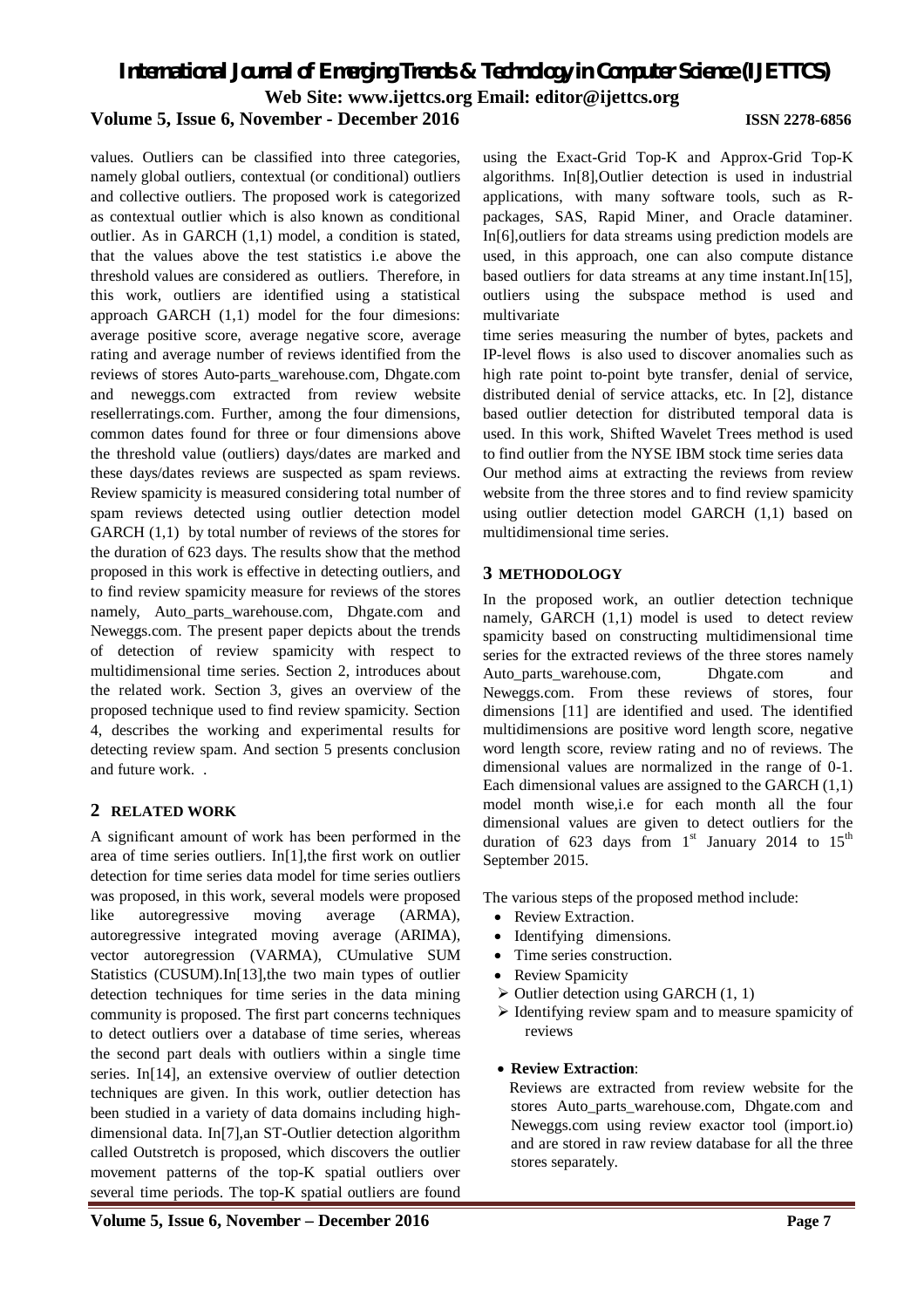*International Journal of Emerging Trends & Technology in Computer Science (IJETTCS)* **Web Site: www.ijettcs.org Email: editor@ijettcs.org** 

#### **Volume 5, Issue 6, November - December 2016 ISSN 2278-6856**

#### **Identifying dimensions**:

 There are various dimensions which are used to support detection of spamicity of reviews like review similarity spam score, rating similarity score, rating deviation score, positive word length score, negative word length score, review word length score, rating , average rating, total number of reviews, ratio of singleton reviews etc. Among these dimensions, four dimensions are identified and are used in the proposed work, they are positive word length score, negative word length score, review rating and total number of reviews. The specific of these four dimensions has been discussed in [11].

#### **Time series construction:**

 A time series is a sequence of numerical data points in successive order, usually occurring in uniform intervals. It's a sequence of numbers collected at regular intervals over a period of time.In the proposed work, review spamicity detection approach is based on multidimensional time series construction. The description of time series has been given in the work [11].

- **Review spamicity:** Reviewspamicity is the degree or measure of spam reviews identified from the given dataset of reviews. In the proposed work, detection of review spam and measure of review spamicity is given in two steps as follows:
	- $\triangleright$  Outlier detection using GARCH(1,1) model
	- $\triangleright$  Identifying review spam days and to measure spamicity of the reviews.
	- $\triangleright$  Outlier detection using GARCH(1,1) model

GARCH is an abbreviated form of Generalized Autoregressive Conditional Heteroskedasticity. This model is generalized form of the ARCH process i.e Autogressive Conditional heteroskedasticity; here the 'autoregressive' property in principle means that old events leave behind a certain time after the actual time of the action. The process depends on its past. The terms 'Conditional Heteroskedasticity' means that the variance (condition on the available information) varies and depends on old values of the process. The GARCH models are mean reverting and conditionally heteroskedastic but have a constant unconditional variance [5]. As unconditional variance have a constant value, it is set as a threshold in GARCH (1, 1) model.

The standard equation used in GARCH (1,1) model , is given below:

$$
h_{t+1} = \omega + \alpha C{R_i}^2 + \beta h_t \dots 1
$$

Where h is variance,  $CR_i^2$  is theresidual squared,t denotes time,  $\omega$ ,  $\alpha$  and  $\beta$  are empirical parameters determined by

constant values assigned. Residual is the difference between the actual and predicted values. In the proposed work, residual is the difference between next day's (tomorrow's) variance ' $h_{t+1}$ ' and the present day's (today's) variance  $h_i$  of the four dimensional values used.

#### **The equation tells us that next days's (tomorrow's)**

- **variance** ( $h_{t+1}$ ) **is a function of** 
	- today's squared residual  $(\alpha C R_i^2)$
	- today's variance ( $βh_t$ )
	- the weighted average long-term variance

For the GARCH (1, 1) model, the parameter values  $α$ ,  $β$ and  $\omega$  values are initialized as  $\alpha = 0.1$ ,  $\beta = 0.8$ , and  $\omega =$  $0.1*V$  (where V is unconditional variance), by the variance of the series adjusted by the persistence [5]. In the model used, the argument list of the fitting function GARCH  $(1,1)$  requires only the time series dimensional

values, the rest will be computed step by step based on the standard equation of GARCH $(1,1)$  given in equation  $-1$ as:

**Step 1 :** Series initialization-In this step , the four dimensional values (average positive score, average negative score, average review rating and average number of reviews) are given in the standard equation of GARCH(1,1) model .

**Step 2 :** Parameter initialization- The set of parameters α, β and ω are initialized as  $\alpha = 0.1$ , β=0.8 and ω = 0.1 \* V, where V is unconditional variance.

Step 3: To compute variance and unconditional variance ,for four dimensional values, based on the equation -----1, residual 'CR<sub>i</sub>', squared residual 'CR<sub>i</sub><sup>2</sup>', variance 'h' and unconditional variance 'V' are computed.

**Step 4 :** To detect outliers – Outliers are detected based on the output of variance 'h' and unconditional variance 'V'. The unconditional variance 'V' is considered as threshold value, as its value remains constant. The dimensional values found above the threshold value i.e unconditional variance are considered as outliers. In the proposed work, the outliers detected dimensional values review dates/day are suspected as spam reviews.

In the proposed work, the procedure to detect review spam days is given in the ALGORITHM1 'Review\_Spamicity model ( )' and the procedure to detect outliers using GARCH (1,1) model is given in the ALGORITHM 2 'GARCH (α, β, Di)'.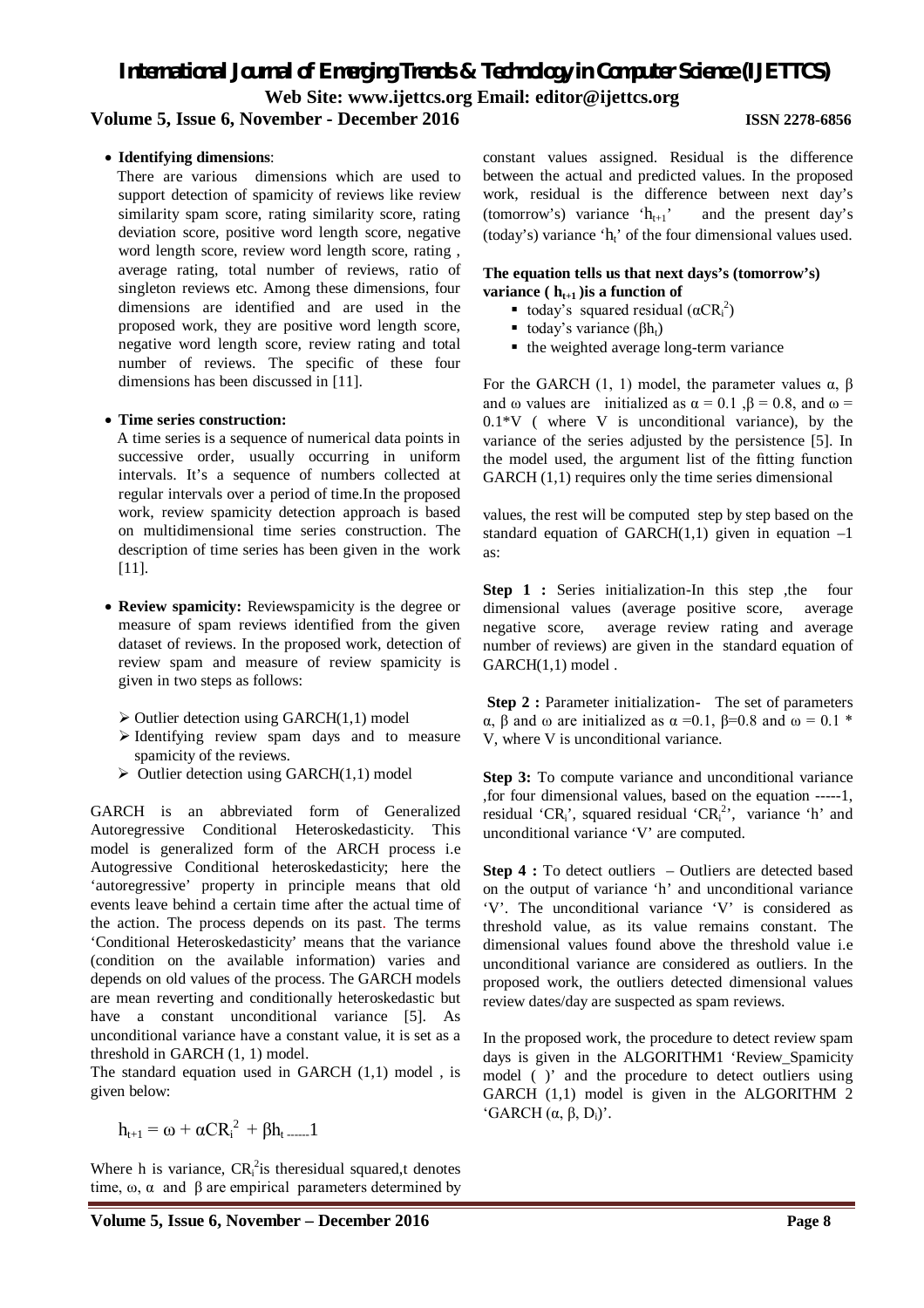# *International Journal of Emerging Trends & Technology in Computer Science (IJETTCS)*

**Web Site: www.ijettcs.org Email: editor@ijettcs.org** 

#### **Volume 5, Issue 6, November - December 2016 ISSN 2278-6856**

ALGORITHM1Review\_Spamicity model ( ) // To detect review spam days // Input parameters: Dimensions D [ ] // Output: Spam\_days  $\alpha \leq 0.1$ ,  $\beta \leq 0.8$  //Initialize  $\alpha$ ,  $\beta$  values For each dimension  $D_i$  do Outliers[i]GARCH (α, β, Di) // calling GARCH**(**α, β, Di) function End for Spam\_days(Outliers[1]∩Outliers[2]∩,Outliers[i]) Print (Spam\_days)

#### **Algorithm 1 :** Computes Review spam days.

The Review\_Spamicity model ( ), describes the dates/days where outliers are identified from each dimension. Among four dimensions, common dates found from three or four dimensions wherein identified outliers are considered and those days reviews are suspected as spam day reviews.

#### ALGORITHM2 GARCH  $(α, β, D<sub>i</sub>)$

// To detect outliers using GARCH model // Input : R[ ] = { R1,R2,R3……………R<sup>i</sup> }set of reviews // Output: Outliers For each review RiDo  $CR_i \leftarrow h_{t+1}$ - h<sub>t</sub>// Compute residual  $CR_i$ sqr  $\leftarrow CR_i^2$ // Compute square of Residual  $V$  $\leftarrow$   $VAR(CR_1, CR_2, CR_3,......CR_i)$ **//**Compute unconditional variance of  $(CR_1, CR_2, CR_3,.....CR_i)$  $ω \leftarrow 0.1*V$  // Compute ω value Threshold  $\leftarrow \forall V$  // Compute square root of V End for For each dimension  $D_i$  do if  $(\omega(D_{i[Dav]})$ ) > Threshold // To detect outliers Outlier[i] $\leftarrow$ D<sub>i[Day]</sub> End for Return Outlier [1,2,3,.....i]

**Algorithm 2 :** Computes the Outliers using GARCH(1,1) The 'GARCH  $(\alpha, \beta, D_i)$ ' algorithm, describes detection of outliers using GARCH (1,1) model. In this model, the values of unconditional variance remains constant. Hence, this value is considered as threshold value. From each dimension, reviews found above the threshold values are suspected as outliers.

#### **Identifying review spam days and to measure spamicity of the reviews :**

Review spam days are identified using the outlier detection technique. Among the four dimensions considered for the proposed work, common dates are found for three or four dimensions above the threshold value in the GARCH (1,1) model.The reviews found for those dates/days which are above the specified threshold value will be suspected as spam days reviews.

Spamicity of the reviews are measured by considering the number of spam days reviews found, by the total number of reviews of the stores for the entire duration.

In the proposed work, review spamicity is computed for the three stores namely Auto\_parts\_warehouse.com, Dhgate.com and Neweggs.com. The spamicity of these stores are computed by considering four dimensions which are mentioned earlier.

## **4. EXPERIMENTAL RESULTS**

Experimental results are presented to demonstrate the effectiveness of the proposed method. Experiments are carried from extracting reviews from review website resellerrating.com for the three stores Auto parts warehouse.com, Dhgate.com and Neweggs.com. The review website contains 49, 49,284 reviews for  $1,96,640$  stores as on  $15<sup>th</sup>$  September 2015. There are 27,522 reviews from Auto\_parts\_warehouse.com, 12,513 reviews from Dhgate.com and 3,281 reviews from Neweggs.com. A total of 43,316 reviews are taken from all the three stores. The data consists of reviews, along with information about stores and reviewers. For each review following information is considered: reviewer's name, its rating (ranging from 1 to 5), the posting date and content of the review. Detection of review spamicity is constructed on multidimensional time series analysis from the extracted reviews of the three stores based on the average of positive word length score, negative word length score, review ratings and number of reviews. For these four dimensions, outliers are identified month wise from  $1<sup>st</sup>$  January 2014 to 15<sup>th</sup> September 2015 using an outlier detection model GARCH (1,1). The size of the time window is set to 'one day'. For all the four dimensions, outliers detected dates/days are marked month wise. And the dates/days found in the outliers marked are suspected as spam reviews. Spamicity of the reviews of the three stores are measured, considering the total number of spam reviews found using outlier detection technique GARCH (1,1) by the total number of reviews of the stores for duration of 623 days.

In the Figure 1, two graphs are plotted, graph on the upper part depicts total number of reviews found and graph on the lower part depicts spam reviews identified from the four dimensional values for the store Auto Parts warehouse.com of the month January 2014.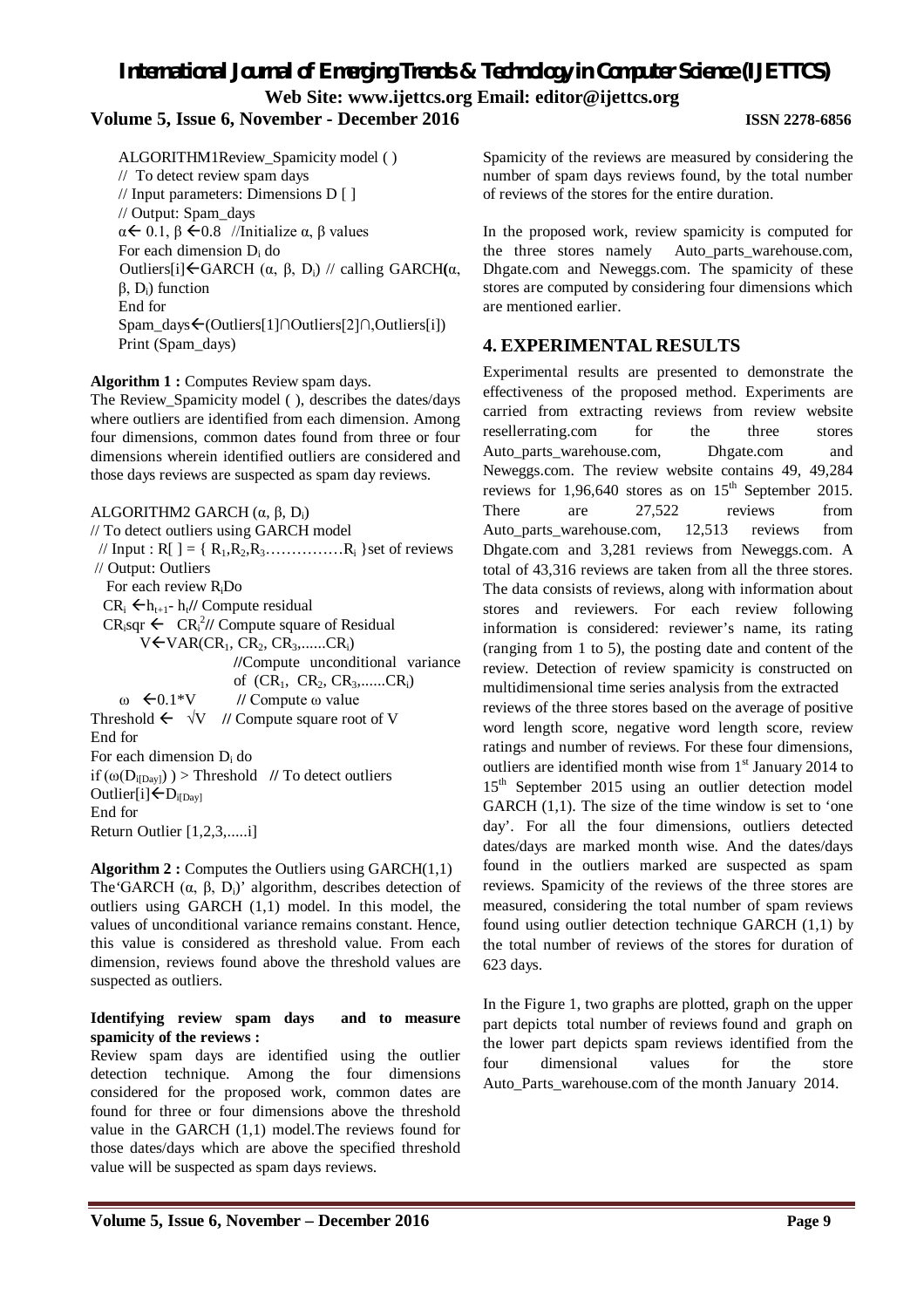

**Figure1.** Total Number of reviews and spam reviews identified from four dimensions for the store Auto\_parts\_warehouse.com of January 2014.

From the Figure 1, the common dates found from three/four dimensions above the threshold value i.e 0.49 are from 18-01-14 to 24-01-14(vertical lines are used in the Figure1 to highlight the common dates found). The numbers of reviews for these days are 454, these reviews are suspected as spam reviews. Review spamicity measure is calculated considering total number of spam reviews identified i.e, '454' reviews by total number of reviews of the store for the month January 2014 i.e '1701' reviews. The spamicity measure for the month January 2014 of the store Auto\_parts\_warehouse is 27%. For the month February 2014, the common dates found above the threshold values are from 02-02-14 to 8-02-14 and 15-02- 14, the reviews found above the threshold values are '733'. The total number of reviews for this month are 2536 reviews. The spamicity measure for the month, February 2014 is 29%. Similarly, spamicity of the reviews is calculated for the remaining months for duration of 623 days is shown in the Table 1.

The total number of spam reviews found are '5432' reviews, is illustrated in the Figure 3.Total number of reviews of this store for entire duration are '27522' ( is depicted in the Figure 2). Hence, review spamicity measure of the store Auto parts warehouse.com is 19.73%.



**Figure2.**Total number of reviews for the store Auto\_parts\_warehouse.com from 1<sup>st</sup> January 2014 to 15<sup>th</sup> September 2015.



**Figure 3**.Spam reviews detected from four dimensions for the store Autopartswarehouse.com from  $1<sup>st</sup>$  January 2014 to 15<sup>th</sup> September 2015.

In the Figure 4, two graphs are plotted, graph on the upper part depicts total number of reviews found and graph on the lower part depicts spam reviews identified from the four dimensional values for the store Dhgate.com of the month January 2014.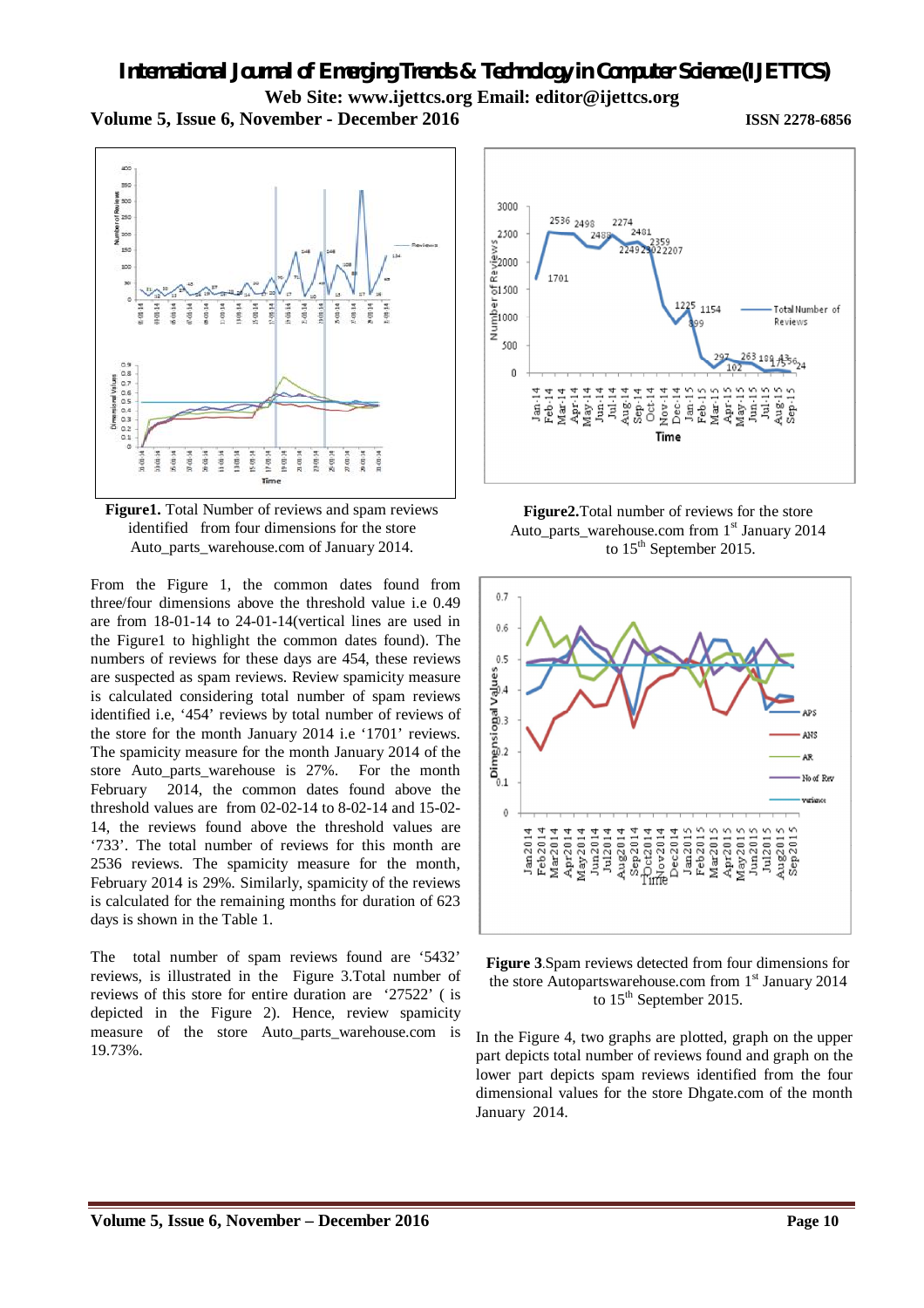



**Figure 4.** Total number of reviews and spam reviews identified from four dimensions for the store Dhgate.com of January 2014.

From the Figure 4, the common dates found from three/four dimensions above the threshold value i.e 0.82 are from 12-01-14 to 14-01-14 and 16-01-14 to 17-01-14. (vertical lines are used in the Figure 4 to highlight the common dates found) The number of reviews for these days are 20, these reviews are suspected as spam reviews. Review spamicity measure has been calculated by considering the total number of spam reviews identified i.e '20' reviews by total number of reviews of the store for the month January 2014 i.e '88' reviews. The spamicity measure for the month January 2014 of the store Dhgate.com is 23%. For the month, February 2014, the common dates found above the threshold values are from12-02-14 to 15-02-14, the reviews found above the threshold values are '16'. The total number of reviews of this month is 62 reviews. The spamicity measure for February 2014 is 26%. Similarly, spamicity of the reviews is calculated for the remaining months for the entire duration is shown in the Table 1. And the total number of spam reviews identified are '2345' reviews, (is illustrated in the Figure 6).Total number of reviews of this store for the entire duration are '12513' reviews (is depicted in the Figure 5).Hence, review spamicity measure for duration of 623 days for the store Dhgate.com is 18.74%.



**Figure5.**Total number of reviews for the store Dhgate.com from  $1<sup>st</sup>$  January 2014 to  $15<sup>th</sup>$  September 2015.





In the Figure 7, two graphs are plotted, graph on the upper part depicts total number of reviews found and graph on the lower part depicts spam reviews identified from the four dimensional values for the store Neweggs.com of the month January 2014.

# **Volume 5, Issue 6, November – December 2016 Page 11**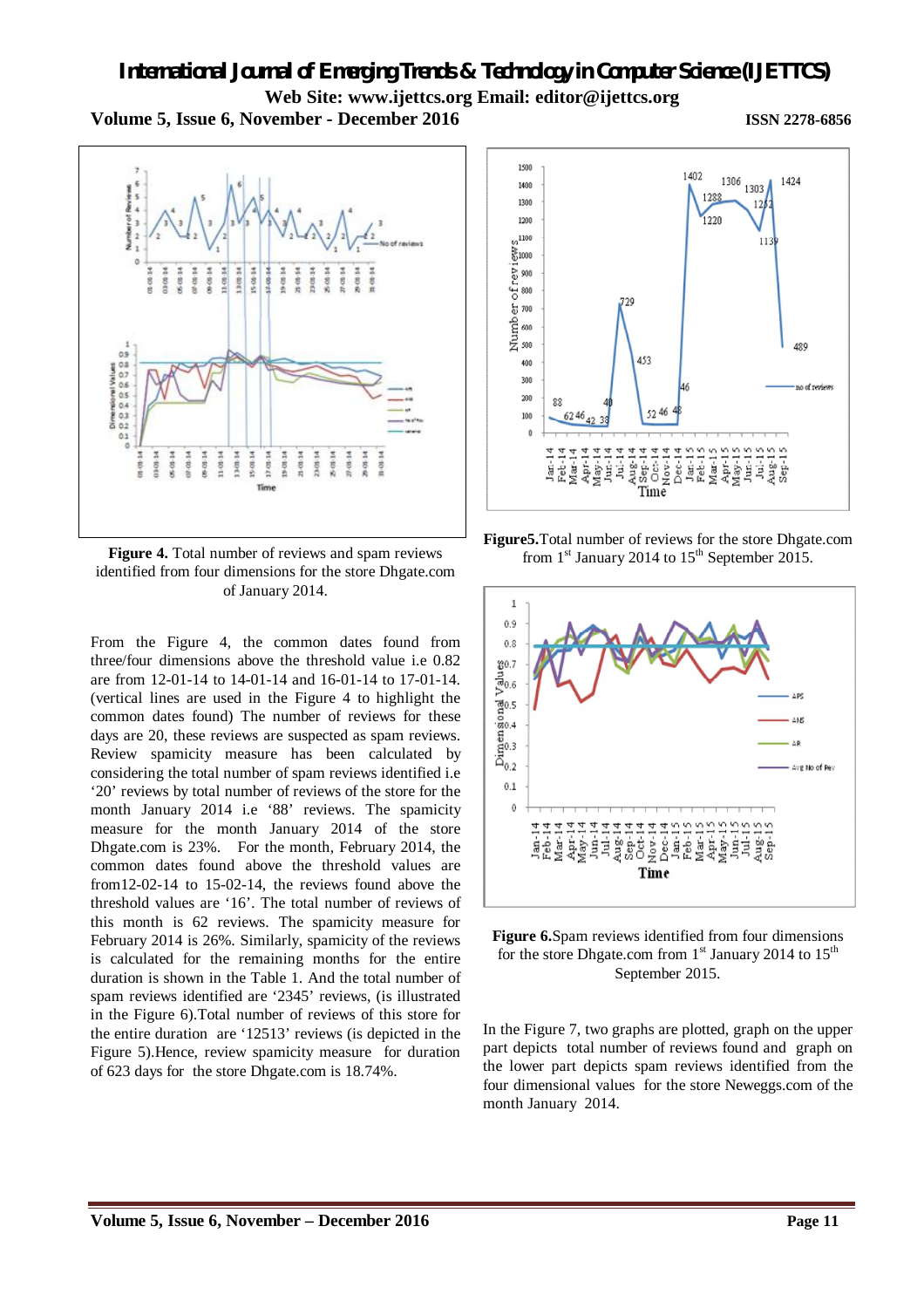

**Figure 7**.Total number of reviews and spam reviews detected from four dimensions for the store Neweggs.com of January 2014.

Tir

From the Figure 7, the common dates found from three/four dimensions above the threshold value i.e 0.77 are from 12-01-14 to 18-01-14.(Vertical lines are used in the Figure 7 to highlight the common dates found) The number of reviews for these days are 40, these reviews are suspected as spam reviews. Review spamicity measure is calculated considering total number of spam reviews identified i.e '40' reviews by total number of reviews of the store for the month January 2014 i.e '175' reviews. The spamicity measure for the month, January 2014 of the store Neweggs.com is 23%. For the month February 2014, the common dates found above the threshold values are from09-02-14 to 14-02-14, the reviews found above the threshold values are '48'. The total number of reviews for this month are '198' reviews. The spamicity measure for February 2014 is 24%. Similarly, spamicity of the reviews is calculated for the remaining months for duration of 623 days is shown in the Table 1. And the total number of spam reviews found are '550' reviews (is illustrated in the Figure 9). Total number of reviews of this store for the entire duration are '3281' reviews (is depicted in the Figure 8).Hence, review spamicity measure for the store Neweggs.com for duration of 623 days is 16.76%.







**Figure9.** Spam reviews detected from four dimensions for the storeNeweggs.com from  $1<sup>st</sup>$  January 2014 to  $15<sup>th</sup>$ September 2015.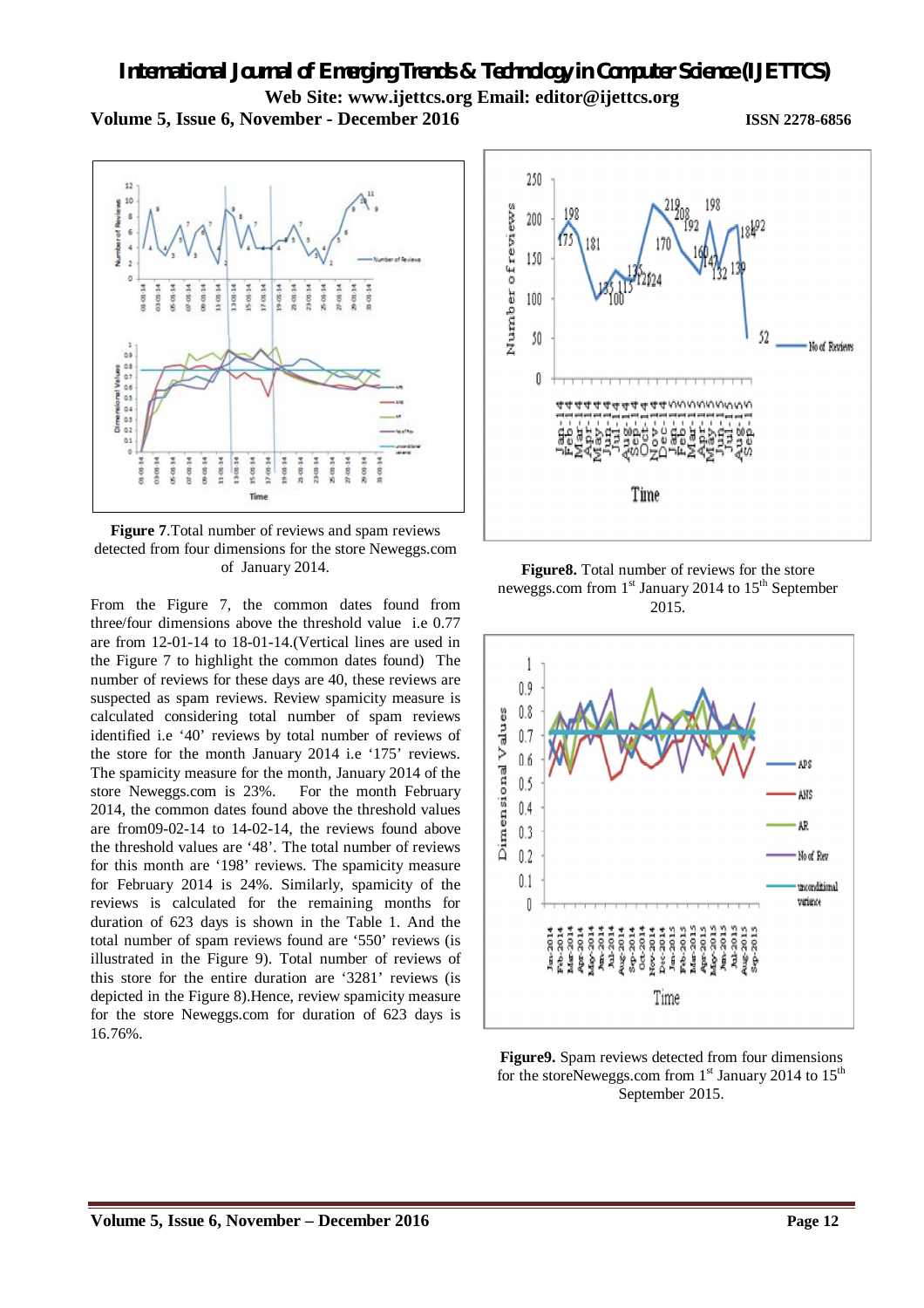| Table 1. Comparative table of Total number of Reviews, Number of reviews detected as spam and Percentage of reviews |
|---------------------------------------------------------------------------------------------------------------------|
| detected as spam for the three stores.                                                                              |

| Names of Stores                                                                                                              | Auto_parts_warehouse.com   |                                             |                                        | Dhgate.com                 |                                             |                                        | Neweggs.com                |                                             |                                        |
|------------------------------------------------------------------------------------------------------------------------------|----------------------------|---------------------------------------------|----------------------------------------|----------------------------|---------------------------------------------|----------------------------------------|----------------------------|---------------------------------------------|----------------------------------------|
| Date                                                                                                                         | Total number of<br>Reviews | Number of<br>reviews<br>detected as<br>Spam | % of<br>reviews<br>detected as<br>spam | Total number of<br>Reviews | Number of<br>reviews<br>detected as<br>spam | % of<br>reviews<br>detected as<br>spam | Total number of<br>Reviews | Number of<br>reviews<br>detected as<br>Spam | % of<br>reviews<br>detected as<br>spam |
| $Jan-14$                                                                                                                     | 1701                       | 454                                         | 27                                     | 88                         | 20                                          | 23                                     | 175                        | 40                                          | 23                                     |
| Feb-14                                                                                                                       | 2536                       | 733                                         | 29                                     | 62                         | 16                                          | 26                                     | 198                        | 48                                          | 24                                     |
| $Mar-14$                                                                                                                     | 2498                       | 380                                         | 15                                     | 46                         | 11                                          | 24                                     | 181                        | 22                                          | 12                                     |
| Apr-14                                                                                                                       | 2488                       | 598                                         | 24                                     | 42                         | 6                                           | 14                                     | 135                        | 24                                          | 18                                     |
| $May-14$                                                                                                                     | 2274                       | 917                                         | 40                                     | 38                         | 4                                           | 11                                     | 100                        | 26                                          | 26                                     |
| $Jun-14$                                                                                                                     | 2249                       | 288                                         | 13                                     | 40                         | $\overline{7}$                              | 18                                     | 115                        | 20                                          | 17                                     |
| $Jul-14$                                                                                                                     | 2481                       | 359                                         | 14                                     | 729                        | 93                                          | 13                                     | 135                        | 28                                          | 21                                     |
| Aug- $14$                                                                                                                    | 2302                       | 520                                         | 23                                     | 453                        | 54                                          | 12                                     | 125                        | 23                                          | 18                                     |
| $Sep-14$                                                                                                                     | 2359                       | 253                                         | 11                                     | 52                         | 8                                           | 15                                     | 124                        | 27                                          | 22                                     |
| $Oct-14$                                                                                                                     | 2207                       | 284                                         | 13                                     | 46                         | 16                                          | 35                                     | 170                        | 30                                          | 18                                     |
| $Nov-14$                                                                                                                     | 1225                       | 120                                         | 10                                     | 48                         | 8                                           | 17                                     | 219                        | 38                                          | 17                                     |
| $Dec-14$                                                                                                                     | 899                        | 63                                          | $\overline{7}$                         | 46                         | 9                                           | 20                                     | 208                        | 32                                          | 15                                     |
| $Jan-15$                                                                                                                     | 1154                       | 92                                          | 8                                      | 1402                       | 263                                         | 19                                     | 192                        | 39                                          | 20                                     |
| Feb-15                                                                                                                       | 297                        | 125                                         | 42                                     | 1220                       | 220                                         | 18                                     | 160                        | 14                                          | 9                                      |
| $Mar-15$                                                                                                                     | 102                        | 31                                          | 30                                     | 1288                       | 214                                         | 17                                     | 147                        | 18                                          | 12                                     |
| Apr- $15$                                                                                                                    | 263                        | 56                                          | 21                                     | 1303                       | 219                                         | 17                                     | 132                        | 26                                          | 20                                     |
| $May-15$                                                                                                                     | 189                        | 91                                          | 48                                     | 1306                       | 289                                         | 22                                     | 198                        | 21                                          | 11                                     |
| $Jun-15$                                                                                                                     | 175                        | 35                                          | 20                                     | 1252                       | 325                                         | 26                                     | 139                        | 20                                          | 14                                     |
| $Jul-15$                                                                                                                     | 43                         | 17                                          | 40                                     | 1139                       | 236                                         | 21                                     | 184                        | 27                                          | 15                                     |
| Aug- $15$                                                                                                                    | 56                         | 10                                          | 18                                     | 1424                       | 266                                         | 19                                     | 192                        | 15                                          | 8                                      |
| $Sep-15$                                                                                                                     | 24                         | 6                                           | 25                                     | 489                        | 61                                          | 12                                     | 52                         | 12                                          | 23                                     |
| Total number of<br>Reviews/<br><b>Number</b><br>of<br>reviews detected<br>as spam/<br>$\%$<br>of reviews<br>detected as spam | 27522                      | 5432                                        | 19.73%                                 | 12513                      | 2345                                        | 18.74%                                 | 3281                       | 550                                         | 16.76%                                 |

As a result, the spam detection rates found are 19.73%, 18.74% and 16.76% for the stores Auto\_parts\_warehouse.com, Dhgate.com and Neweggs.com respectively. From the experimental results one can observe that, if the number of review are more, spamicity of the reviews will be less. And if the numbers of reviews are less, spamicity of the reviews will be more. There are evenlarge numbers of non-spam reviews also. Hence, these reviews do not influence the buying decision of the customers and could be regarded as trustworthy as they provide genuine opinion on some or the other sentiment of the store and are often unbiased [10].

### **5. CONCLUSION AND FUTURE WORK**

In this work, a novel evaluation method, Outlier detection technique GARCH (1, 1) is used to find review spamicity with multidimensional time series by using multiple stores. Four dimensions are identified namely, positive word length score, negative word length, review rating

and number of reviews. Based on these dimensions, multidimensional time series is constructed. The length of the time window is chosen to be of one day.

The procedure to detect review spam days is given in the ALGORITHM1 Review\_Spamicity model ( ) and the procedure to detect outliers using GARCH (1,1) model is given in the ALGORITHM 2 GARCH  $(\alpha, \beta, D_i)$ . Experimental results of detecting review spamicity by using review website resellerratings.com for the stores Auto\_parts\_warehouse.com, Dhgate.com and Neweggs.com for the duration of  $\overline{623}$  days from 1<sup>st</sup> January 2014 to  $15<sup>th</sup>$  September 2015 demonstrates that the proposed method is effective in detecting review spamicity. Review spamicity measure using multiple criteria of the reviews gives the scope for future work.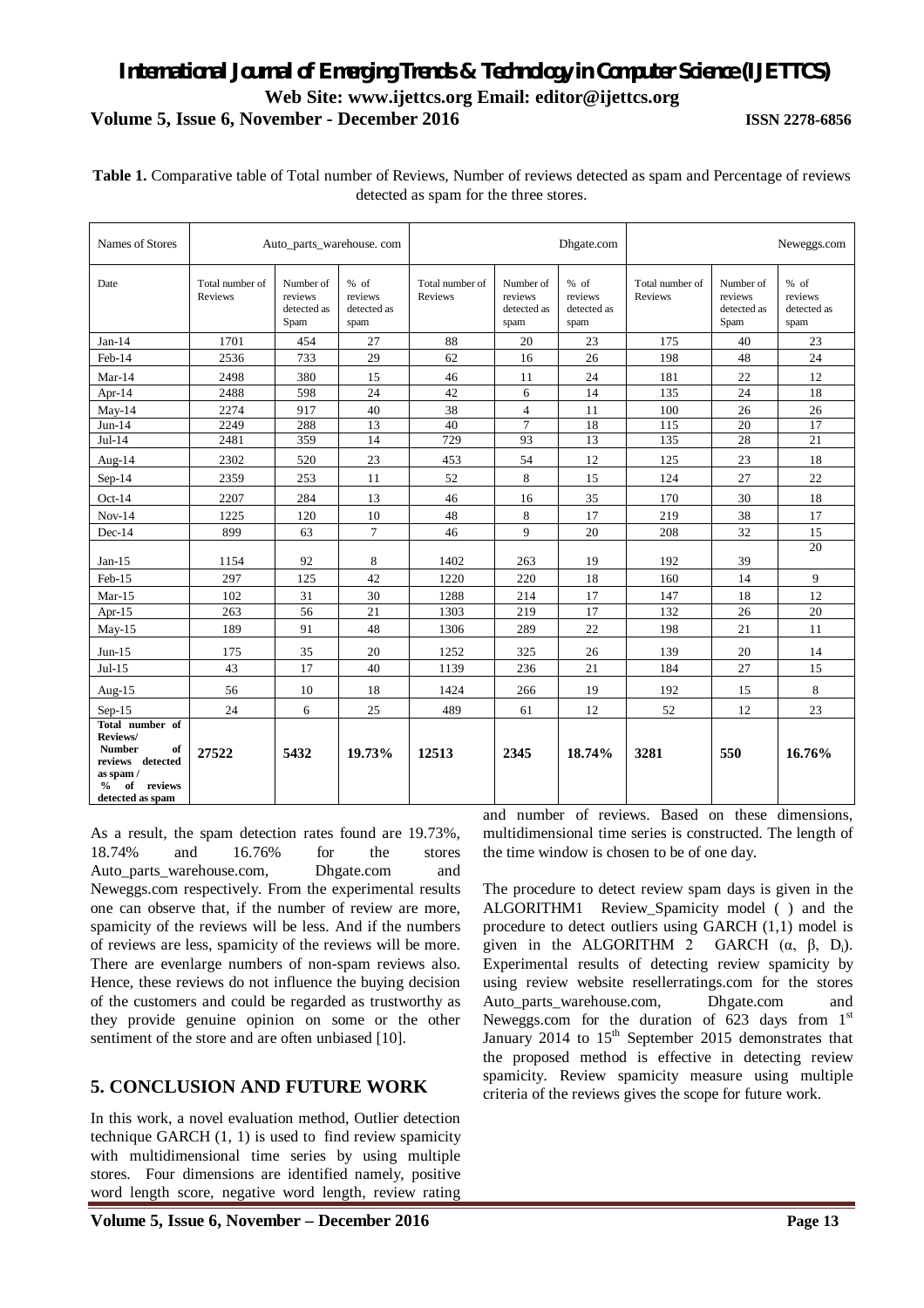*International Journal of Emerging Trends & Technology in Computer Science (IJETTCS)* **Web Site: www.ijettcs.org Email: editor@ijettcs.org** 

#### **Volume 5, Issue 6, November - December 2016 ISSN 2278-6856**

### **REFERENCES:**

- [1] A. J. Fox, "Outliers in Time Series," Journal of the Royal Statistical Society. Series B (Methodological), vol. 34, no. 3, pp. 350–363., 1972.
- [2] A. Lakhina, M. Crovella, and C. Diot, "Characterization of Network-wide Anomalies in Traffic Flows," in Proc. of the 4th ACM SIGCOMM Conf. on Internet Measurement (IMC), pp. 201– 206.,2004.
- [3] Cios, K.J., Pedrycz, W., and Swiniarski, R.W." Data mining Methods for Knowledge Discovery. KluwerAcademicPublishers. Norwell, MA, USA.(ISBN0-7923-8252-8)., 1998.
- [4] Daya L. Mevada,VirajDaxini "An Opinion Spam Analyzer For Product Reviews Using Supervised Machine Learning Method " Journal Of Information, Knowledge And Research In Computer Engineering,. ISSN: 0975 – 6760 Volume – 03, Issue 02. , 2015.
- [5] Diethelm W¨urtz1., Yohan Chalabi., and Ladislav Luksan "Parameter Estimation of ARMA Models with GARCH/APARCH Errors An R and SPlus Software Implementation "Journal of Statistical Software, Volume VV, Issue II., 2015.
- [6] E. M. Knorr and R. T. Ng, "Algorithms for Mining Distance Based Outliers in Large Datasets," in Proc. of the 24th Intl. Conf. on Very Large Data Bases (VLDB). Morgan Kaufmann, pp. 392–403., 1998.
- [7]E. Wu, W. Liu, and S. Chawla, "Spatio-Temporal Outlier Detection in Precipitation Data," in Proc. of the 2nd Intl. Conf. on Knowledge Discovery from Sensor Data (Sensor-KDD), pp. 115–133.,2010.
- [8] H. Cho, Y. jin Kim, H. J. Jung, S.-W. Lee, and J. W. Lee, "Outlierd: An r package for outlier detection using quantile regression on mass spectrometry data," Bioinformatics, vol. 24, no. 6, pp. 882–884., 2008.
- [9] Jindal Nitin., and Bing Liu..,. "Opinion spamand analysis". In Proceedings ofthe International Conference on Web search and web data mining, WSDM, New York, ACM ,pp.219–230., 2008
- [10] Siddu P. Algur., Amit P. Patil., P.S Hiremath., and S. Shivashankar "Conceptual level Similarity Measure based Review Spam Detection" In IEEE International Conference on Signal and Image Processing . ISBN 978-1-4244-8594-9/10., 2010.
- [11] Siddu P. Algur, Jyoti G. Biradar and Prashant Bhat "Multidimensional Time Series Based Review Spam Detection" International Journal of Innovative Research in Computer and Communication Engineering(IJIRCCE) " Vol.4, Issue 6,pp.11761- 11774., June 2016.
- [12] Sushant Kokate1, Bharat Tidke"Fake Review and Brand Spam Detection using J48 "(IJCSIT) International Journal of Computer Science and Information Technologies, Vol. 6 (4) ,pp. 3523-3526, 2015.
- [13] V. Barnett and T. Lewis, Outliers in Statistical Data. John Wiley & Sons Ltd., 1978.
- [14] Y. Zhang, N. Meratnia, and P. J. M. Havinga, "Outlier Detection Techniques For Wireless Sensor Networks: A Survey," Centre for Telematics and Information Technology University of Twente, Tech. Rep. TR-CTIT-08-59, Oct 2008.
- [15]Y. Zhu and D. Shasha, "Efficient Elastic Burst Detection in Data Streams," in Proc. of the 9th ACM Intl. Conf on Knowledge Discovery and Data Mining (KDD), pp. 336–345.,20

#### **AUTHORS**

**Dr. Siddu P. Algur** is working as Professor, Dept. of Computer Science, Rani Channamma University, Belagavi, Karnataka, India. He received B.E. degree in Electrical and Electronics from Mysore University, Karnataka, India, in 1986. He received his M.E. degree in from NIT, Allahabad, India, in 1991.He obtained Ph.D. degree from the Department of P.G. Studies and Research in Computer Science at Gulbarga University, Gulbarga. He worked as Lecturer at KLE Society's College of Engineering and Technology and worked as Assistant Professor in the Department of Computer Science and Engineering at SDM College of Engineering and Technology, Dharwad. He was Professor, Dept. of Information Science and Engineering, BVBCET, Hubbli, before holding the present position. He was also Director, School of Mathematics and Computing Sciences, RCU, Belagavi. He was also Director, PG programmes, RCU, Belagavi. His research interest includes Data Mining, Web Mining, Big Data and Information Retrieval from the web and Knowledge discovery techniques. He published more than 49 research papers in peer reviewed International Journals and chaired the sessions in many International conferences.

**Mrs. Jyoti. G.Biradar** is pursuing Ph.D programme in Computer Science at Rani Channamma University Belagavi, Karnataka, India. She received MCA & M.Phil degrees from Indira Gandhi National Open University and Vinayak Missions University, India in 2005 and 2009 respectively. Her research interest are Data Mining, Text Mining, and Information Retrieval from the web and Knowledge discovery techniques, and published 06 research papers in International Journals. She has attended and participated in her research field in International and National Conferences and Workshops

**Mr. Prashant Bhat** is pursuing Ph.D programme in Computer Science at Rani Channamma University Belagavi, Karnataka, India. He received B.Sc and M.Sc (Computer Science) degrees from Karnataka University, Dharwad, Karnataka, India, in 2010 and 2012 respectively. His research interest includes Data Mining,